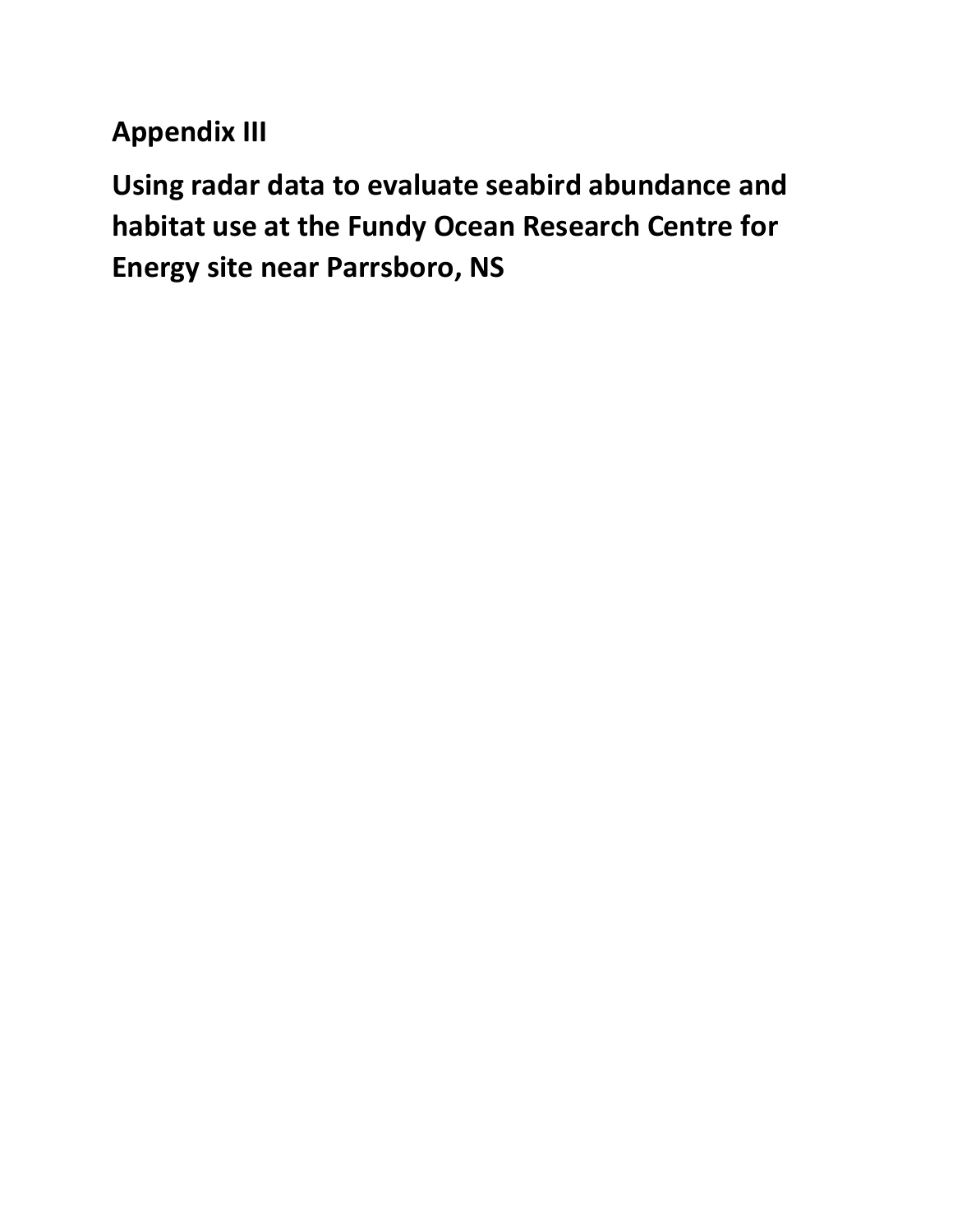# Using radar data to evaluate seabird abundance and habitat use at the Fundy Ocean Research Centre for Energy site near Parrsboro, NS

Project #: 300-223

Final Report for April 1 to September 30, 2018

Recipient: Acadia University Author: Jacob Walker Project Lead: Dr. Philip Taylor

Submitted: September 28, 2018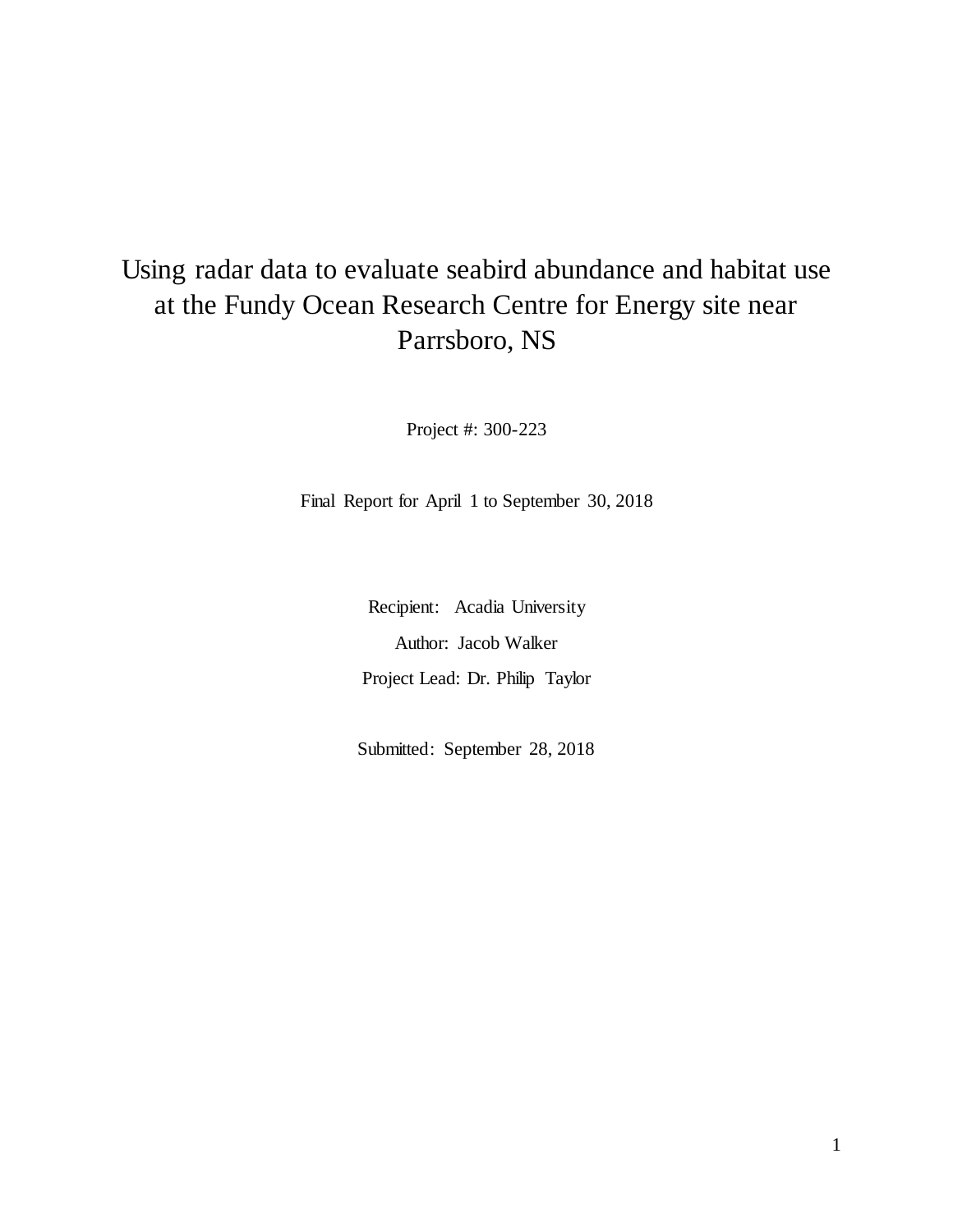# **CONTENTS**

| Figure 1. The number of tracks ( $log_{10}$ scale) detected on each five-minute clip, by Julian |
|-------------------------------------------------------------------------------------------------|
| Figure 2. Map of tracks classified as floating objects, separated by tidal direction.  9        |
|                                                                                                 |
| Figure 4. Map showing density of beginning and end points of bird tracks detected by the        |
| Figure 5. Predicted values from the general additive model for number of tracks by Julian       |
|                                                                                                 |
| Figure 7. Interaction plot showing the number of tracks by Julian date for each combination     |
| Figure 8. Interaction plot showing the how the effect of wind speed varies with wind            |
|                                                                                                 |
|                                                                                                 |
|                                                                                                 |
|                                                                                                 |
|                                                                                                 |
|                                                                                                 |
|                                                                                                 |
|                                                                                                 |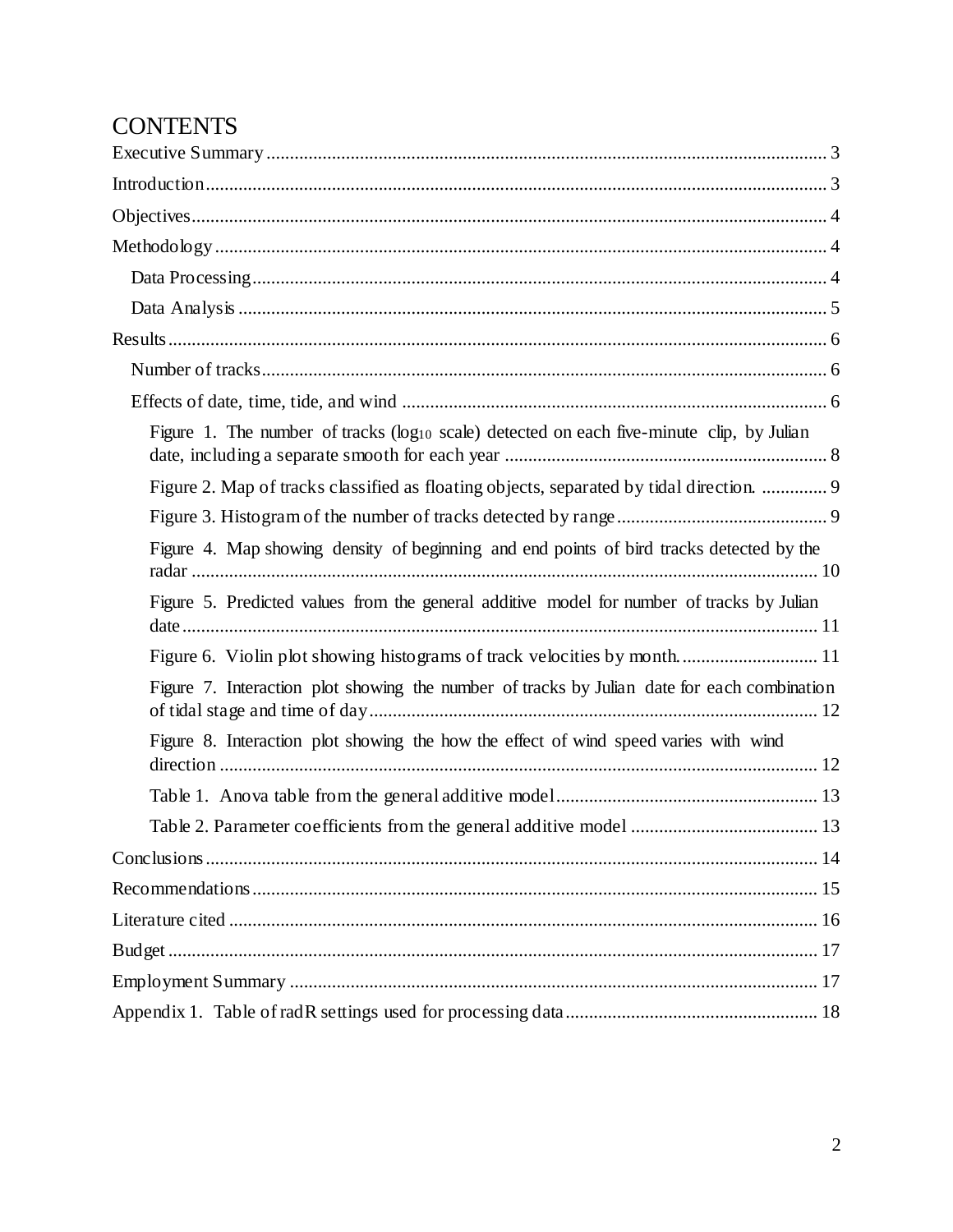# <span id="page-3-0"></span>EXECUTIVE SUMMARY

Radar scans from an open-array Furuno marine radar at the Fundy Ocean Research Centre for Energy (FORCE) site were assessed to determine if the data could be used to monitor seabird activity at the site. The radar unit was installed to monitor the surface of the water in the Minas Passage, to determine flow rates and turbulence at the site. Radar scans from the site have been archived since 2015 in SQLite and .jpg formats, and have somewhat less resolution than the raw radar data. The archived radar scans in .jpg format were subsampled and converted into fiveminute long clips, and analysed using the radR program in the R statistical programming language. After filtering out areas with persistent interference due to waves on the surface of the water, bird targets were successfully tracked using tracking algorithms in the radR program. Clips from a wide range of dates, tidal stages, and times of day were analysed to characterize seabird use at the site over four years. A general additive model was used to simultaneously account for the effects of wave clutter, date, tidal stage, time of day, and wind speed and direction on the number of bird tracks detected. The results showed a clear seasonal pattern, with few bird tracks detected in winter, peaks during spring and fall migration, and a period of high activity during the summer. Effects of time of day and tidal stage were complex, and intertwined, as the effect of tidal stage on the number of bird tracks detected was dependent on the time of day and vice versa. The effect of wind speed and direction indicated that strong southwest or southeast winds produce higher numbers of bird tracks at the site, but strong winds from other directions produce fewer bird tracks. Recommendations were made for future use of radar monitoring at the site, and for how the data from this study could be used to modify the sampling regime of observer-based seabird surveys.

# <span id="page-3-1"></span>INTRODUCTION

The Fundy Ocean Research Centre for Energy (herafter FORCE) is a demonstration site for instream tidal turbines in the Minas Passage, located west of Parrsboro, NS. To date, three turbines have been installed at the FORCE site, though no more than one have been deployed at any time (FORCE 2018). The Environmental Effects Monitoring Program (hereafter EEMP) was initiated in 2009 to monitor any effects of the turbines on the local ecosystem (FORCE 2018). Seabirds are one guild that have been selected for monitoring by the EEMP. Monthly observer-based seabird surveys have been conducted at the site from 2016 to present to determine species composition, habitat use, and effects of turbine placement at the site (FORCE 2018). To complement the observer-based seabird surveys, radar data from the FORCE site were analysed in this study to determine patterns of seabird use in relation to season, tidal cycle, time of day, and weather.

An open-array Furuno marine radar unit has been operating nearly continuously at the FORCE site since 2015. The radar was deployed to monitor the flow of water and turbulence at the FORCE site, however bird targets were also evident on the scans. The radar scans have been archived in two formats, initially in SQLite databases, and more recently in .jpg format. The raw radar scans were converted to .jpgs to save storage space, but in doing so some resolution was likely lost in the compression process. The primary objective of this study was to determine to what extent the existing radar data could be used to monitor seabirds at the FORCE site.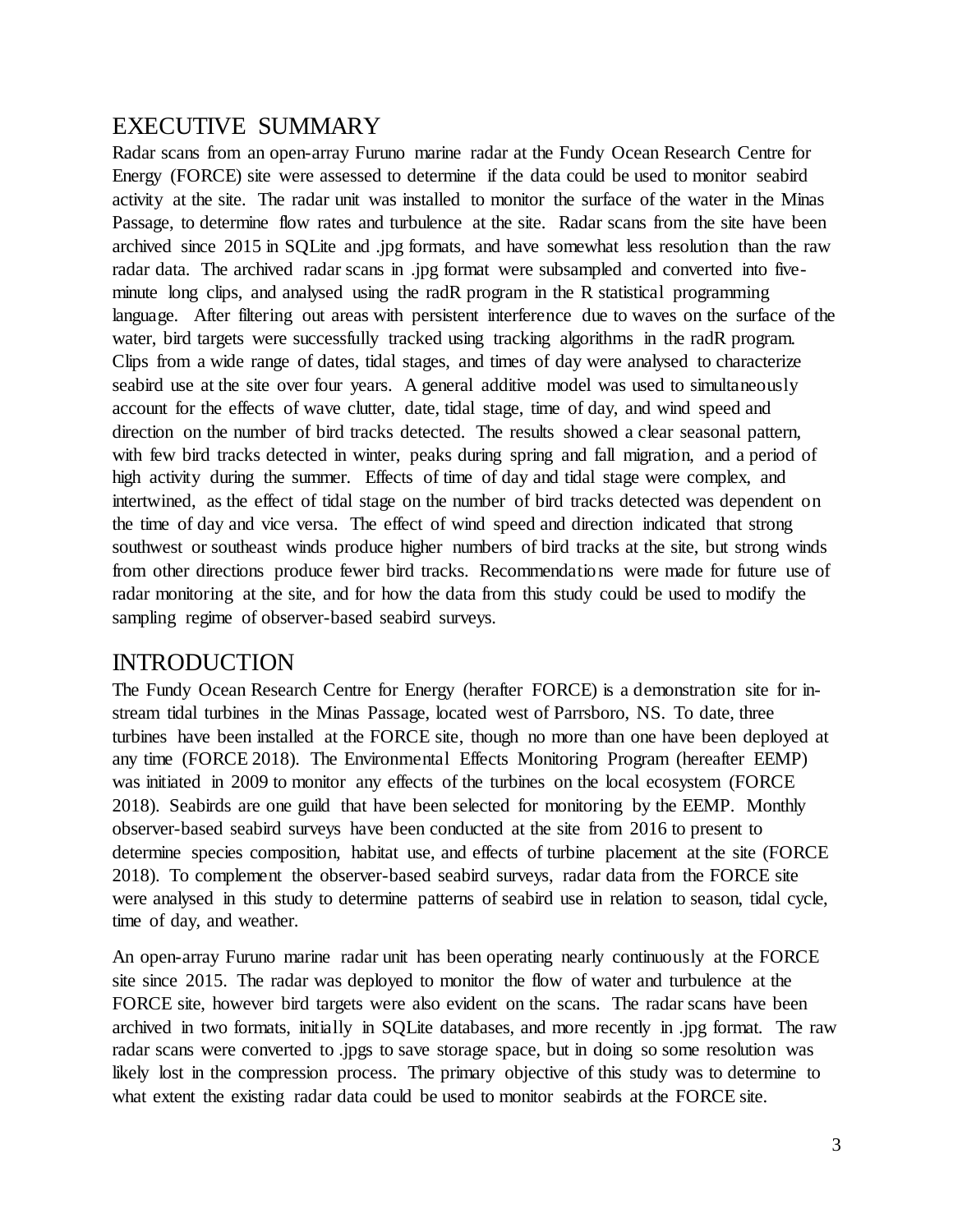## <span id="page-4-0"></span>**OBJECTIVES**

To determine appropriate methodology for extracting bird targets from the radar scans archived in .jpg format from the radar unit at the FORCE site.

To provide a comprehensive analysis of bird use at the FORCE site, summarized by time of day, tidal cycle, and season.

## <span id="page-4-1"></span>METHODOLOGY

### <span id="page-4-2"></span>*Data Processing*

An open array Furuno marine radar unit was installed at the FORCE site in January 2015 to monitor tidal flow in the Minas Passage at the following coordinates (Latitude 45.3714°, Longitude -64.4029°). Scans from this radar unit were archived in SQLite databases until November 2015, and subsequent scans were and continue to be archived in .jpg format. Archived scans were acquired from John Brzustowski on several external hard drives. Analysis of scans was performed using radR program in the R statistical computing language (Taylor et al. 2010, R Core Team 2016). The radR program does not read in scans in either SQLite or .jpg formats, so scans were converted into .mp4 clips of 5-minute duration using the program FFmpeg, which could then be read into radR (FFmpeg Developers 2016). The scope of the project allowed for scans archived in .jpg format to be analysed in this study, but not those archived in SQLite databases. When splicing the .jpg scans into .mp4 clips, FFmpeg settings included a frame rate of 0.46 frames per second, the libx264 codec, and a pad of 1 black pixel (pad=1876:1866:0:0:black) on the side to make the dimensions in an even number of pixels.

Radar data in .jpg format were available between Nov 17, 2015 and July 2, 2016, and between May 22, 2017 and April 11, 2018. The hard drive containing scans between July 2016 and May 2017 was not obtained. Though radar data presently continue to be archived at the FORCE site, .jpgs were converted to .mp4s on Apr 11, 2018, hence the end date. The available radar data were subsampled to obtain 5-minute clips from four times of day (sunrise, three hours after sunrise [morning], three hours before sunset [afternoon], and sunset) thought to represent diurnal sea bird activity at the site. Clips from these four times of day were taken from one day per week throughout the year, and were selected from the day of that week that had the lowest average wind speed during diurnal hours. While the effects of wind and wind direction were of interest on sea bird use, it was clear after initially processing numerous clips from randomly selected days that the birds were not readily detectable over the waves when it was windy. Historic weather data were obtained for the Parrsboro, NS weather station from the Environment and Climate Change Canada website (http://climate.weather.gc.ca/climate\_data/) to determine days with little wind and precipitation, and for use in the data analysis. Dates with >5mm of precipitation were not considered due to the difficulty in filtering rain or snow from of the radar data. By selecting clips from these four times of day and the range of dates, it also ensured that each stage of the tidal cycle would have adequate representation. Tide predictions were calculated for Cape Sharp using the following website: tides.mobilegeographics.com. Based on the above criteria, 305 clips were created and processed (some of the time periods were missing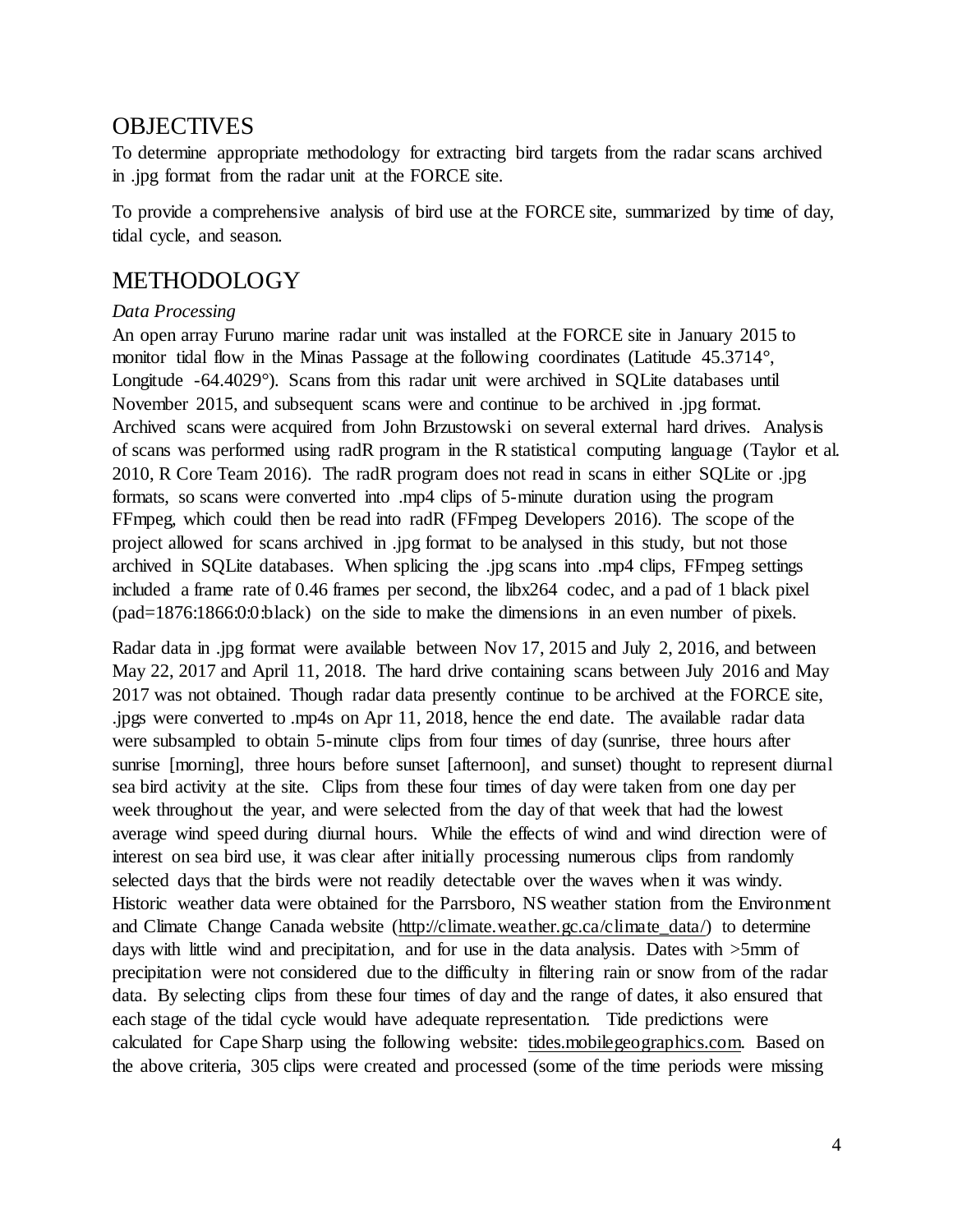data on some days), though only 294 clips contained usable data due to radar malfunctions, fog, or other unknown reasons.

Each clip was read into radR using the video plugin, and processed using the radR settings shown in Appendix 1. The settings were selected after much trial and error specifically to reduce the effects of interference from waves on the surface of the water. Radar scans from the FORCE site are collected with an open-array antenna which records data in two dimensions, range and bearing, so objects detected at all altitudes are combined in a single plane. Additionally, the radar unit at the FORCE site was set up to intentionally detect the surface of the water, so there is significant amount of wave interference on most clips. The declutter plugin in radR was used to eliminate areas with persistent wave interference, which varied in each clip depending on wind speed, wind direction, and tidal stage. A separate clutter map was created for each clip, and was used to filter out waves on that clip and saved for use in the analysis. Additionally, the radar data were filtered to include only blips from within four kilometres of the radar, as there was an increasing amount of noise beyond that range.

Once the most problematic areas with persistent waves were removed from each clip, it was possible to use the tracker plug-in in radR to track flights of individual birds. The multi-frame correspondence algorithm was used, with the settings shown in Appendix 1, and the resulting tracks were saved in a .csv file. Finding appropriate settings that tracked birds effectively without producing unwanted tracks using blips from waves and other clutter was a difficult task, and the optimum settings found were a balance between the false positive and false negative tracks. The optimum settings were identified, however the process could not be fully automated due to excessive noise from the surface of the water, and manual corrections for false positive and false negative tracks were necessary. Specifically, each clip was watched as it was processed using the declutter, tracker, and blip trails (displays blips from previous scans in a different colour to help visualize tracks) plugins. The tracker plugin displays tracks it identifies by drawing a line through them on the plot of the radar scans. Tracks arising from clutter (false positives) were identified and deleted, and the beginning and endpoints of visible tracks not picked up by the tracking algorithm were recorded. An example of a clip being processed in radR is included in a separate .gif file as Appendix 2. Tracks are displayed in orange and bliptrails in green.

#### <span id="page-5-0"></span>*Data Analysis*

Average velocities and bearings were calculated for tracks recorded by the tracking algorithm in radR. Tracks with average velocities below 20 kilometers per hour (kph) and bearings between 100 and 125 degrees or between 280 and 295 degrees were considered to be objects floating with the tides, and were removed from the other track data prior to further analysis. To determine the effects of date, time of day, and tidal stage on bird activity in the area, a general additive model was created using the package mgcv in R (Wood 2011). The number of tracks on a clip was the response variable, and predictor variables included a circular smoothed term for Julian day, the size of the wave clutter file (in Kilobytes), an interaction between tidal stage (factor with six levels) and time of day (factor with four levels), and an interaction between wind speed (hourly average kph from time of clip) and wind direction (factor with nine levels). The size of the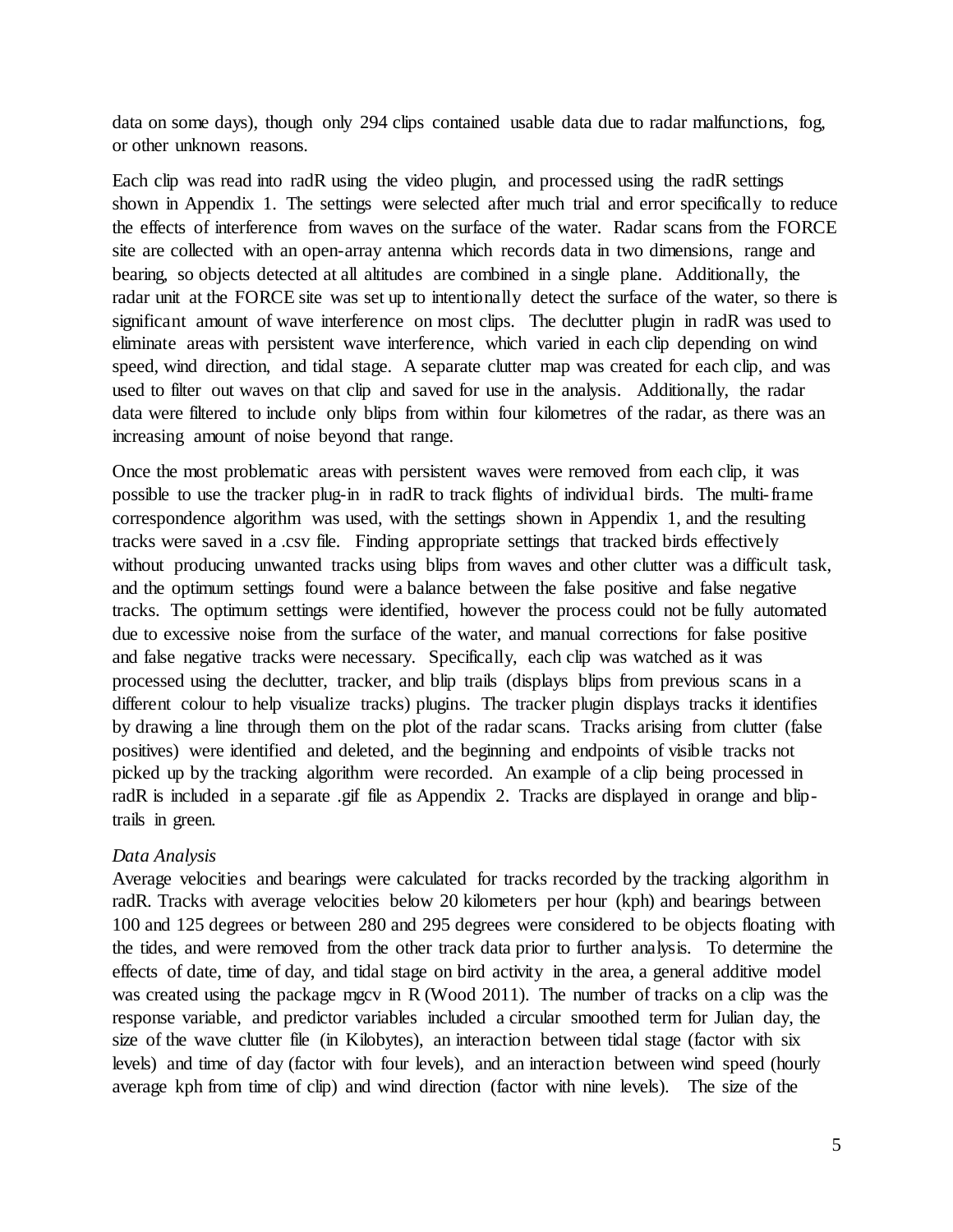clutter file from the declutter plugin is representative of the amount of wave clutter on each clip, so this term was used to account for the amount of interference from waves. The tidal stages used are as follows: High (one hour before to one hour after high tide), High Falling (one hour after high tide to mid tide), Low Falling (mid tide to one hour before low tide), Low (one hour before to one hour after low tide), Low Rising (one hour after low tide to mid tide), and High Rising (mid tide to one hour before high tide). The factor for wind direction included the directions: N, NE, E, SE, S, SW, W, NW, and a level for calm for which no wind direction was specified. A negative binomial distribution was used for the model as the counts of tracks were overdispersed, and the model fit much better than it did with a Poisson or quasi-Poisson distribution. Predicted values were calculated using the model to aid in interpretation of plots, and used the average amount of clutter, wind speeds of 0, 5, 10, 15, and 20 kph, and the full range of values for other variables. Data from multiple years were included in the model, however there was insufficient overlap in dates between years to model separate year effects.

### <span id="page-6-0"></span>RESULTS

#### <span id="page-6-1"></span>*Number of tracks*

Bird flights were detected on 233 of the 294 (79%) clips processed. Most of the clips lacking birds had high levels of wave interference, however there were several clips from calm days that also lacked birds. A total of 12,753 tracks from birds were recorded, with an average of 54.84 tracks per clip on clips where at least one track was detected. Of the 12,753 tracks detected, 10,928 were identified by the tracking algorithm in radR and an additional 1,825 (14%) were detected manually. The maximum number of tracks detected on a clip was 628. The raw number of tracks detected by date is depicted in Figure 1, however these numbers are not corrected for the amount of clutter, wind, tide, or any other variables considered. An additional 1005 tracks were detected that were considered to be floating objects (Figure 2). While some of these tracks could have been birds sitting on the surface of the water, we have no way to distinguish them from other floating objects. Birds were detected up to the range cut-off of four kilometers, however there appeared to be a decrease in detection probability at ranges over one kilometer (Figure 3). Beginning and end points of tracks were plotted to determine core areas of bird activity, but the only clear pattern indicated that the area of water between Black Rock and the small inlet west of the FORCE site was heavily used (Figure 4). Similar plots were also examined with tracks separated by time of day and tide, but none of these plots indicated a pattern different from the overall pattern, and are not depicted.

#### <span id="page-6-2"></span>*Effects of date, time, tide, and wind*

The general additive model considered the effects of multiple explanatory variables simultaneously, including the effects of wave interference, to enable interpretation of the effects of each variable separately after the effects of the other variables had been accounted for. The model converged with an adjusted  $\mathbb{R}^2$  of 0.347 and 65% of the deviance explained, and all terms including the interactions were statistically significant at  $\alpha = 0.05$  (Table 1). Estimates of parametric coefficients are shown in Table 2. The term for clutter is the most explanatory, which was expected due to the strong influence of wave interference on the ability to isolate tracks from birds. The smoothed term for date was highly explanatory  $(\chi^2)^8 = 234$ ,  $P < 0.0001$ ), and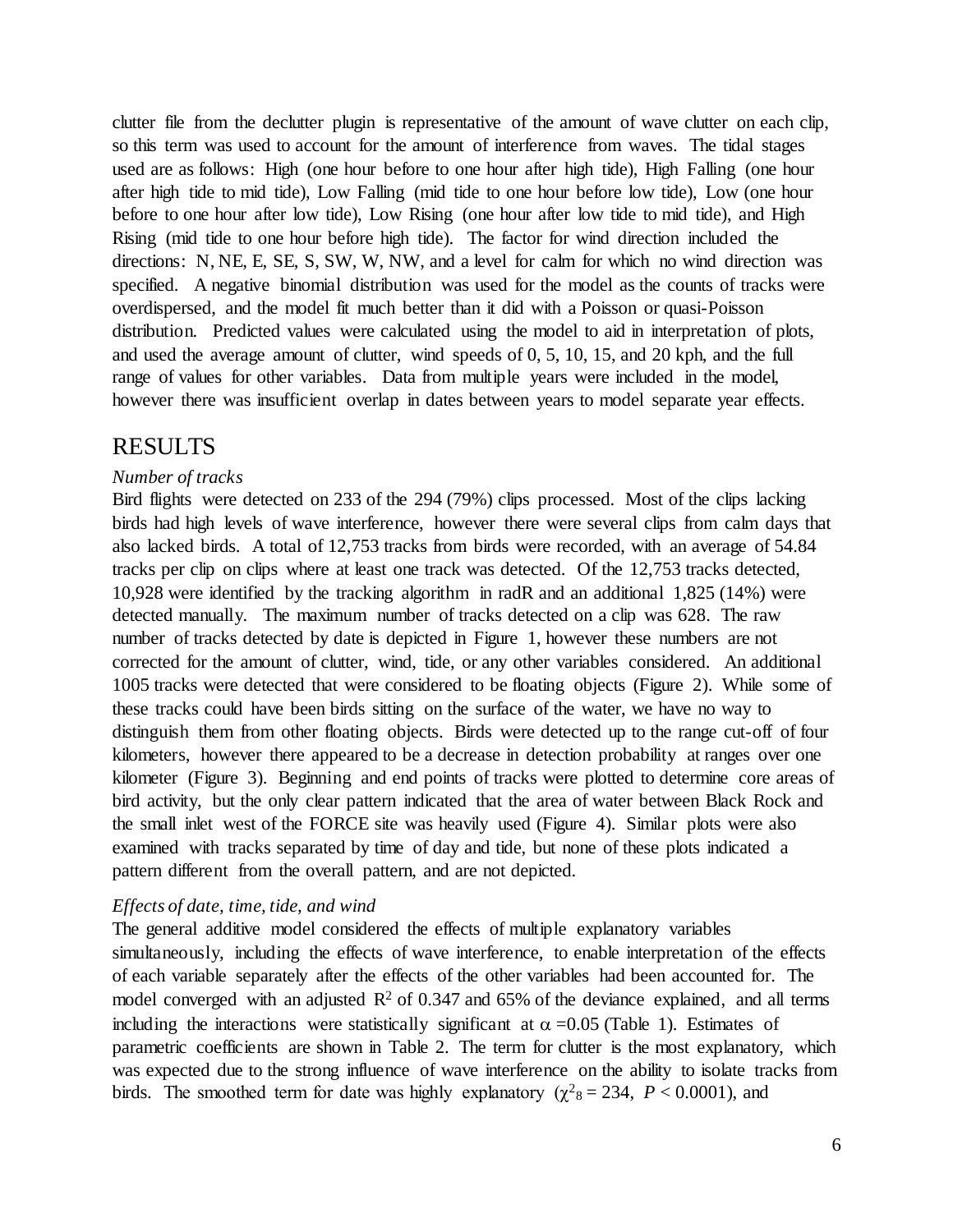predicted values for the effect of date are shown in Figure 5. It was clear from the model, and the raw data, that there are very few bird tracks in the winter, and that the number of tracks increases markedly in March (Figures 1 and 5). An influx of spring migrants begins in March and peaks in late May, followed by a period of high activity in summer. There is another peak in late summer and early fall depicting fall migrants, which gradually tails off as winter approaches. A violin plot of track velocities by month helps document the presence of migrants, which should have higher track velocities than resident or breeding birds (Figure 6). Velocities are highest in March and April when many sea birds are migrating, and nearly bimodal in May when both migrant and breeding birds are present. Velocities in the summer are generally low, but increase again in the fall.

The effects of time of day, tide, and wind were not as easily interpretable due to the complex nature of the system involving multiple species of birds and their behaviours related to tidal cycles, times of day, and weather patterns. Two 2<sup>nd</sup> order interactions were modeled, both of which proved to be statistically significant, however these still likely downplay the complexity of the system. The interactions are most easily interpreted by plots of predicted values. Figure 7 depicts the interaction between time of day and tidal stage, and Figure 8 illustrates the interaction between wind speed and wind direction. The interaction between time of day and tidal stage indicates that bird species behave differently each day depending on the timing of the tides. A high tide in the afternoon, falling tide in the morning, or a low tide at sunset seem to produce the highest number of tracks (Figure 7). Strong winds from the SW or SE produce large numbers of bird tracks, but winds from due S or other directions do not have the same effect (Figure 8).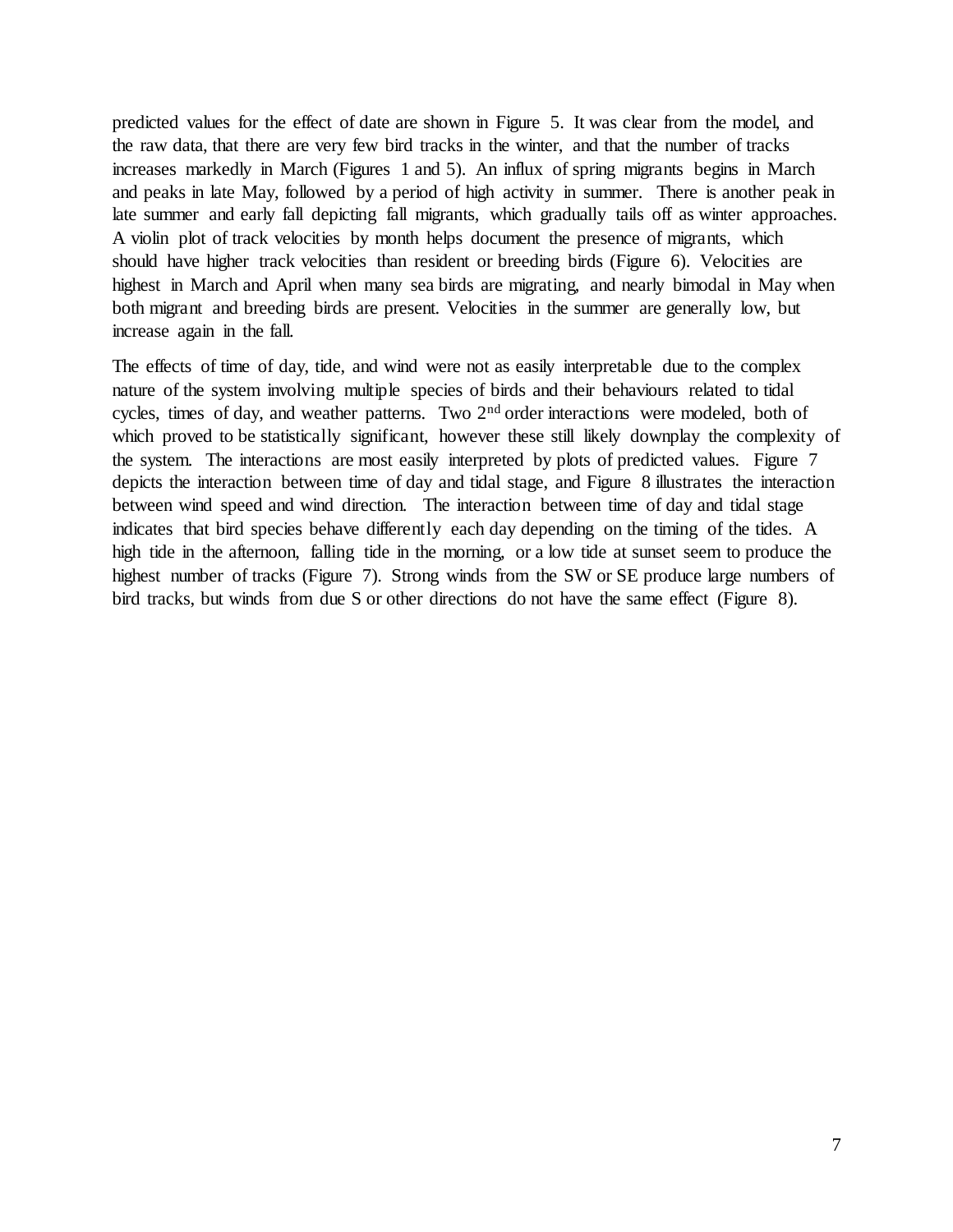

<span id="page-8-0"></span>Figure 1. The number of tracks (log<sub>10</sub> scale) detected on each five-minute clip, by Julian date, including a separate smooth for each year.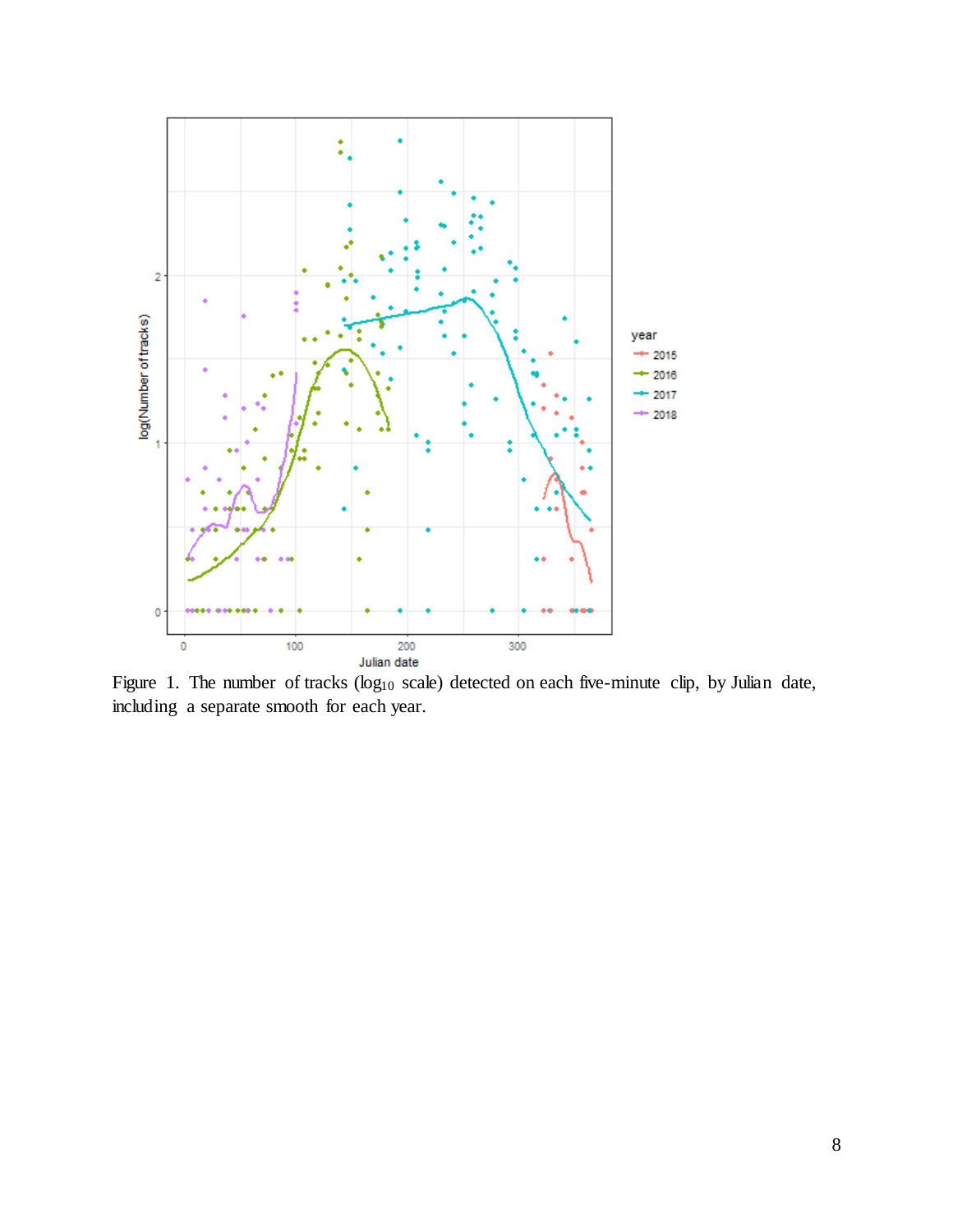

<span id="page-9-0"></span>Figure 2. Map of tracks classified as floating objects, separated by tidal direction.



<span id="page-9-1"></span>Figure 3. Histogram of the number of tracks detected by range. The left panel is the raw number of tracks and the right panel is corrected for the area sampled, which increases with range.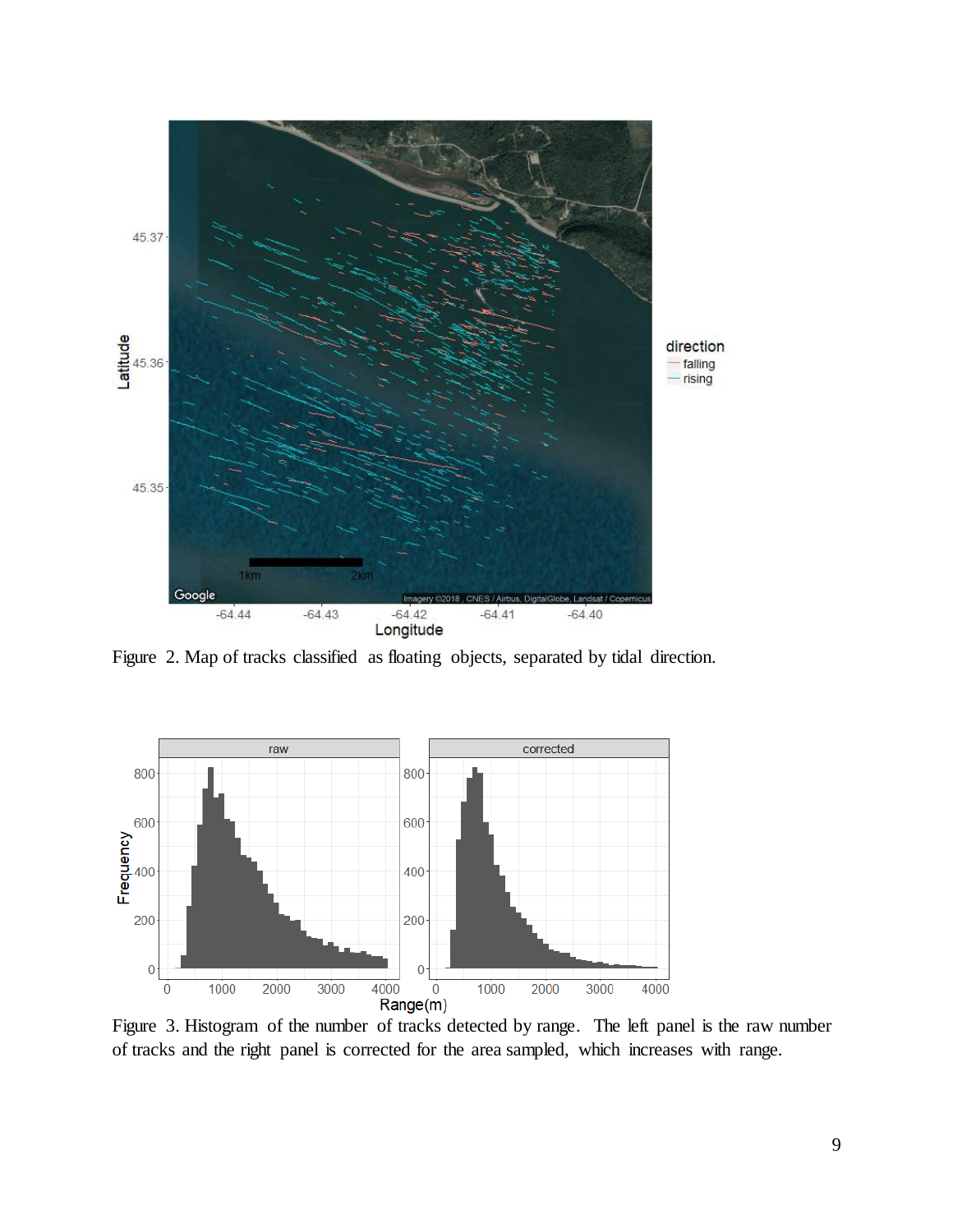

<span id="page-10-0"></span>Figure 4. Map showing density of beginning and end points of bird tracks detected by the radar. The colors represent the number of tracks in each hexagonal bin.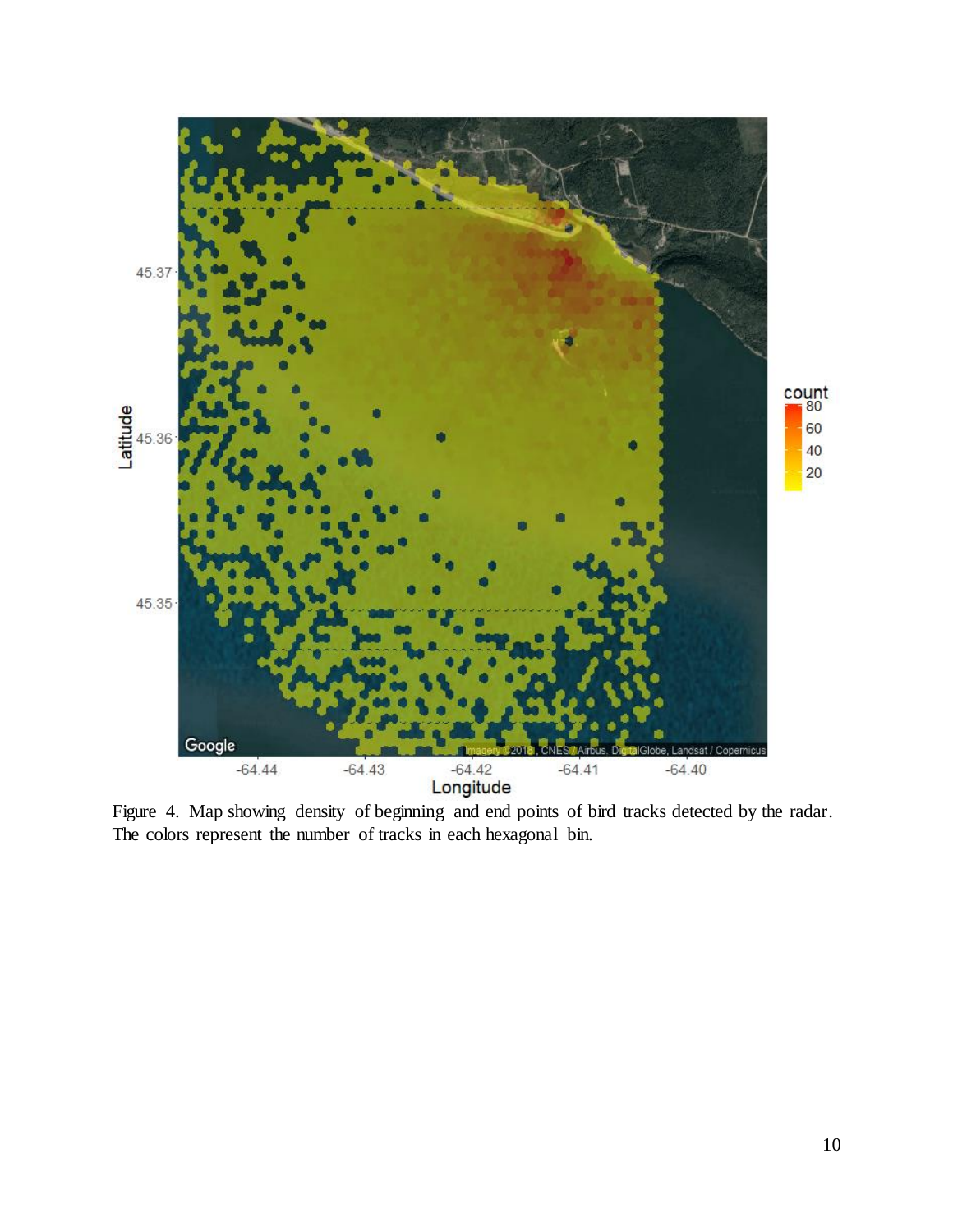

<span id="page-11-0"></span>Figure 5. Predicted values from the general additive model for number of tracks by Julian date. The y-axis ticks are arbitrary, and based on the levels of the other variables in the model, but the relative effect of date remains constant. In this case, the levels of the other variables were: an average amount wave interference, at sunrise, at high tide, and with a north wind of 10kph.



<span id="page-11-1"></span>Figure 6. Violin plot showing histograms of track velocities by month.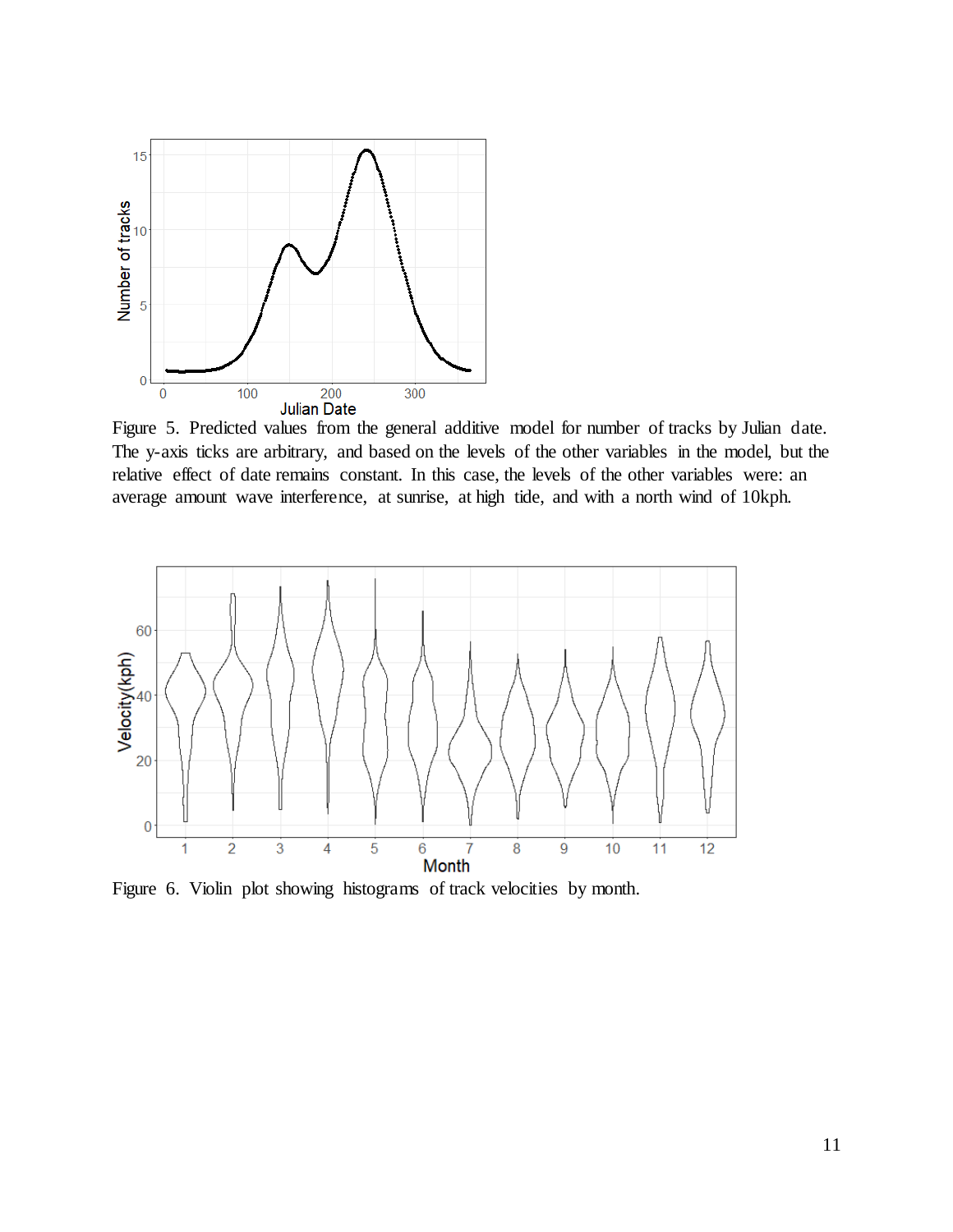

<span id="page-12-0"></span>Figure 7. Interaction plot showing the number of tracks by Julian date for each combination of tidal stage and time of day.



<span id="page-12-1"></span>Figure 8. Interaction plot showing the how the effect of wind speed varies with wind direction.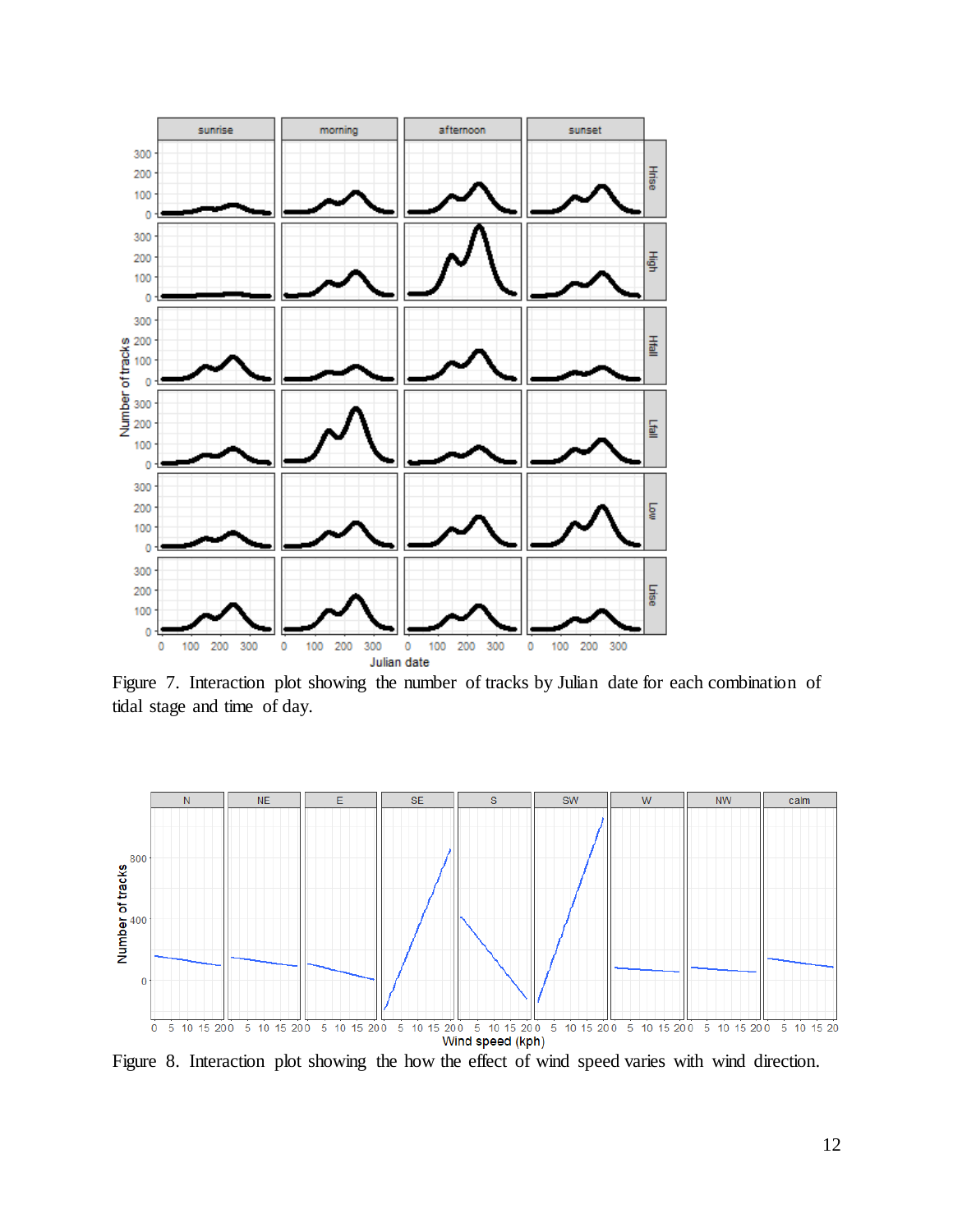| Term                      | df | $\chi^2$ |          |
|---------------------------|----|----------|----------|
| time                      | 3  | 18.0542  | 0.0004   |
| tide                      | 5  | 12.4602  | 0.0290   |
| clutter                   | 1  | 88.1319  | < 0.0001 |
| wind direction            | 8  | 18.6458  | 0.0169   |
| wind speed                | 1  | 0.4858   | 0.4858   |
| time:tide                 | 15 | 30.3152  | 0.0108   |
| wind speed:wind direction |    | 14.8963  | 0.0374   |

<span id="page-13-0"></span>Table 1. Anova table from the general additive model showing the degrees of freedom,  $\chi$ 2 value, and *P* value for each term in the model.

<span id="page-13-1"></span>Table 2. Parameter coefficients from the general additive model, with their standard errors (se), t values, and P values. Statistically significant parameters at  $a = 0.05$  are shown in bold font.

| Parameter               | Coefficient | se     | t         | $\boldsymbol{P}$ |
|-------------------------|-------------|--------|-----------|------------------|
| intercept               | 2.9352      | 0.6941 | 4.2289    | < 0.0001         |
| timemorning             | 2.0641      | 0.7109 | 2.9034    | 0.0037           |
| timeafternoon           | 3.1177      | 0.7407 | 4.2089    | < 0.0001         |
| timesunset              | 2.0184      | 0.7107 | 2.8401    | 0.0045           |
| <b>tide Hfall</b>       | 1.9951      | 0.6996 | 2.8519    | 0.0043           |
| tideHrise               | 1.0004      | 0.7312 | 1.3681    | 0.1713           |
| <b>tide</b> Lfall       | 1.5555      | 0.7029 | 2.2130    | 0.0269           |
| tideLow                 | 1.5029      | 0.7798 | 1.9272    | 0.0540           |
| tideLrise               | 2.1051      | 0.7137 | 2.9495    | 0.0032           |
| clutter                 | $-0.0058$   | 0.0006 | -9.3879   | < 0.0001         |
| wdirNE                  | $-0.0651$   | 0.6154 | $-0.1058$ | 0.9157           |
| wdirE                   | $-0.2742$   | 0.6033 | $-0.4545$ | 0.6495           |
| wdirSE                  | $-2.7550$   | 0.8200 | -3.3599   | 0.0008           |
| wdirS                   | 1.3517      | 0.9275 | 1.4574    | 0.1450           |
| wdirSW                  | $-1.2065$   | 0.7299 | $-1.653$  | 0.0983           |
| wdirW                   | $-0.6717$   | 0.4410 | $-1.523$  | 0.1278           |
| wdirNW                  | $-0.6456$   | 0.5930 | $-1.0887$ | 0.2763           |
| wdircalm                | $-0.1167$   | 0.3634 | $-0.3212$ | 0.7480           |
| windkph                 | $-0.0255$   | 0.0366 | $-0.697$  | 0.4858           |
| timemorning: tide Hfall | $-2.5862$   | 0.8680 | $-2.9796$ | 0.0029           |
| timeafternoon:tideHfall | $-2.8656$   | 0.8404 | $-3.4097$ | 0.0007           |
| timesunset:tideHfall    | $-2.6125$   | 0.8834 | $-2.9574$ | 0.0031           |
| timemorning:tideHrise   | $-1.1587$   | 0.8762 | $-1.3225$ | 0.1860           |
| timeafternoon:tideHrise | $-1.8739$   | 0.8939 | $-2.0962$ | 0.0361           |
| timesunset:tideHrise    | $-0.8499$   | 0.8867 | $-0.9585$ | 0.3378           |
| timemorning:tideLfall   | $-0.7446$   | 0.8614 | $-0.8644$ | 0.3874           |
| timeafternoon:tideLfall | $-3.0377$   | 0.8833 | $-3.4391$ | 0.0006           |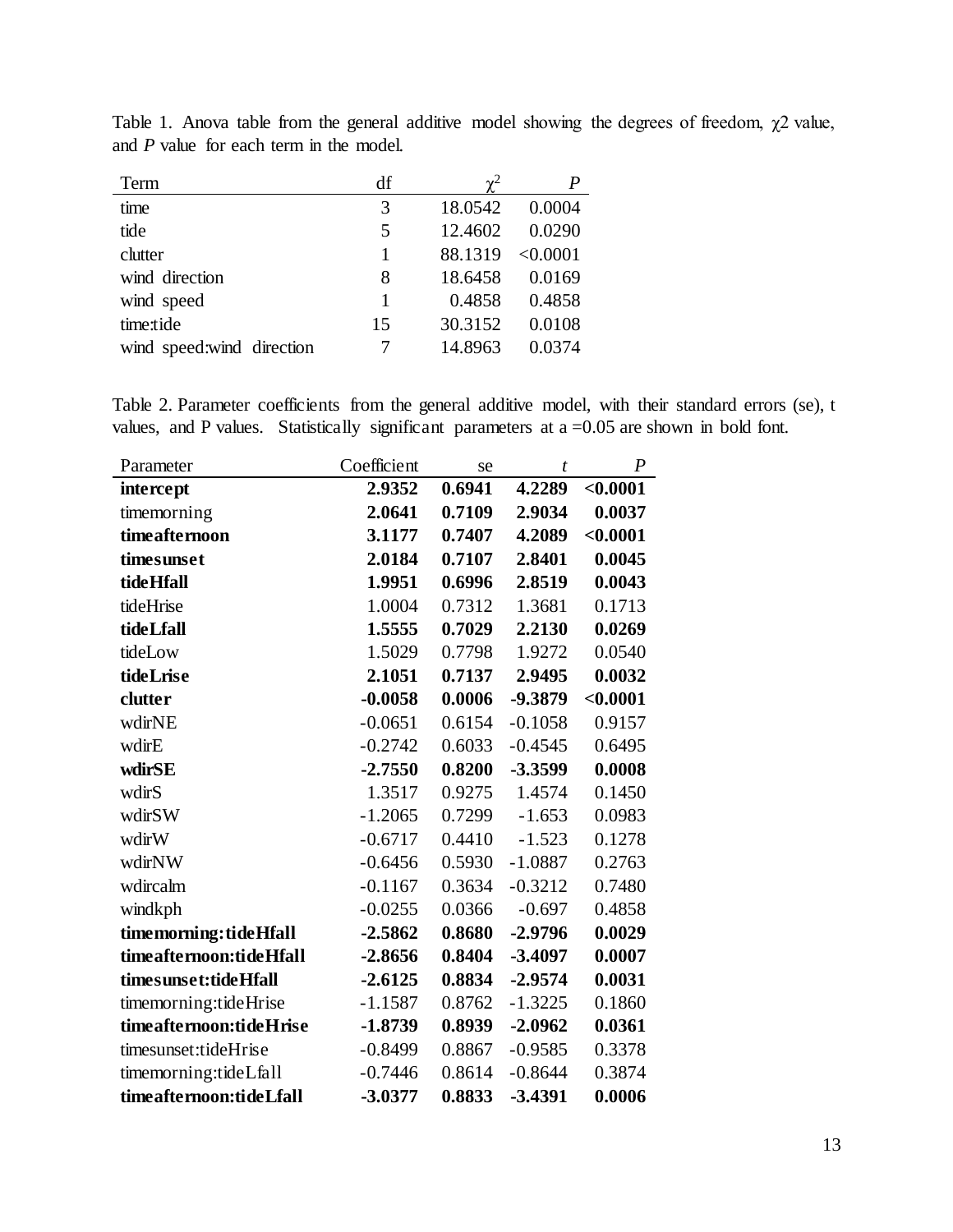| Parameter               | Coefficient | se     | t         | $\boldsymbol{P}$ |
|-------------------------|-------------|--------|-----------|------------------|
| timesunset:tideLfall    | $-1.5359$   | 0.8341 | $-1.8415$ | 0.0656           |
| timemorning:tideLow     | $-1.5117$   | 0.9050 | $-1.6703$ | 0.0949           |
| timeafternoon:tideLow   | $-2.3483$   | 0.9385 | $-2.5021$ | 0.0123           |
| timesunset:tideLow      | $-0.9676$   | 0.9364 | $-1.0332$ | 0.3015           |
| timemorning:tideLrise   | $-1.7710$   | 0.8549 | $-2.0716$ | 0.0383           |
| timeafternoon:tideLrise | $-3.1605$   | 0.8746 | $-3.6137$ | 0.0003           |
| timesunset:tideLrise    | $-2.3006$   | 0.8645 | $-2.6611$ | 0.0078           |
| wdirNE:windkph          | 0.0008      | 0.0899 | 0.0091    | 0.9928           |
| wdirE:windkph           | $-0.0763$   | 0.0931 | $-0.8198$ | 0.4123           |
| wdirSE: windk ph        | 0.2615      | 0.0993 | 2.6334    | 0.0085           |
| wdirS:windkph           | $-0.3510$   | 0.1992 | $-1.7615$ | 0.0781           |
| wdirSW:windkph          | 0.1905      | 0.1037 | 1.8378    | 0.0661           |
| wdirW:windkph           | 0.0052      | 0.0530 | 0.0989    | 0.9212           |
| wdirNW:windkph          | 0.0025      | 0.0751 | 0.0339    | 0.9730           |
| wdircalm:windkph        | 0           | 0      | <b>NA</b> | NA               |

## <span id="page-14-0"></span>**CONCLUSIONS**

Data from the radar unit installed at the FORCE site to monitor currents, waves, and turbulence can be used to effectively monitor bird movements at the site, with some limitations. Bird targets were detected at ranges of at least up to four kilometers from the site. There was some evidence that fewer birds were detected as range increased, however if birds were selectively using areas closer to shore as indicated by the observer-based seabird surveys, it would confound this result. Interference from waves on the surface of the water are a major impediment to the identification of bird tracks, but methods were developed to eliminate areas with persistent wave clutter to enable tracking of birds in other parts of the study area. As a consequence, however, any birds using areas with persistent waves could not be isolated and tracked by the radar. It may be possible to develop algorithms to filter out wave interference while retaining blips from birds flying over the water, but this was beyond the scope of this project. Models using the radar data were corrected for the area obscured by wave interference, but the highly variable level of interference precluded an in-depth analysis of habitat use at the site.

The tracking algorithm in radR successfully tracked many of the birds present, though missed approximately 14% of the total based on manual estimates. Relaxing the settings of the tracking algorithm, such as allowing faster average velocities, allowing larger changes in bearing, or allowing more scans to be missing blips from the tracked target effectively reduced the number of bird tracks missed by the algorithm, but resulted in many spurious tracks consisting of wave clutter. Additionally, the tracking algorithm sometimes assigned multiple tracks to the same bird, which happened if the bird changed velocities, turned abruptly, or disappeared from the radar by passing behind a wave or by passing through an area filtered out by the declutter plugin. Also, any birds that landed and then later took off would be assigned a new track. As a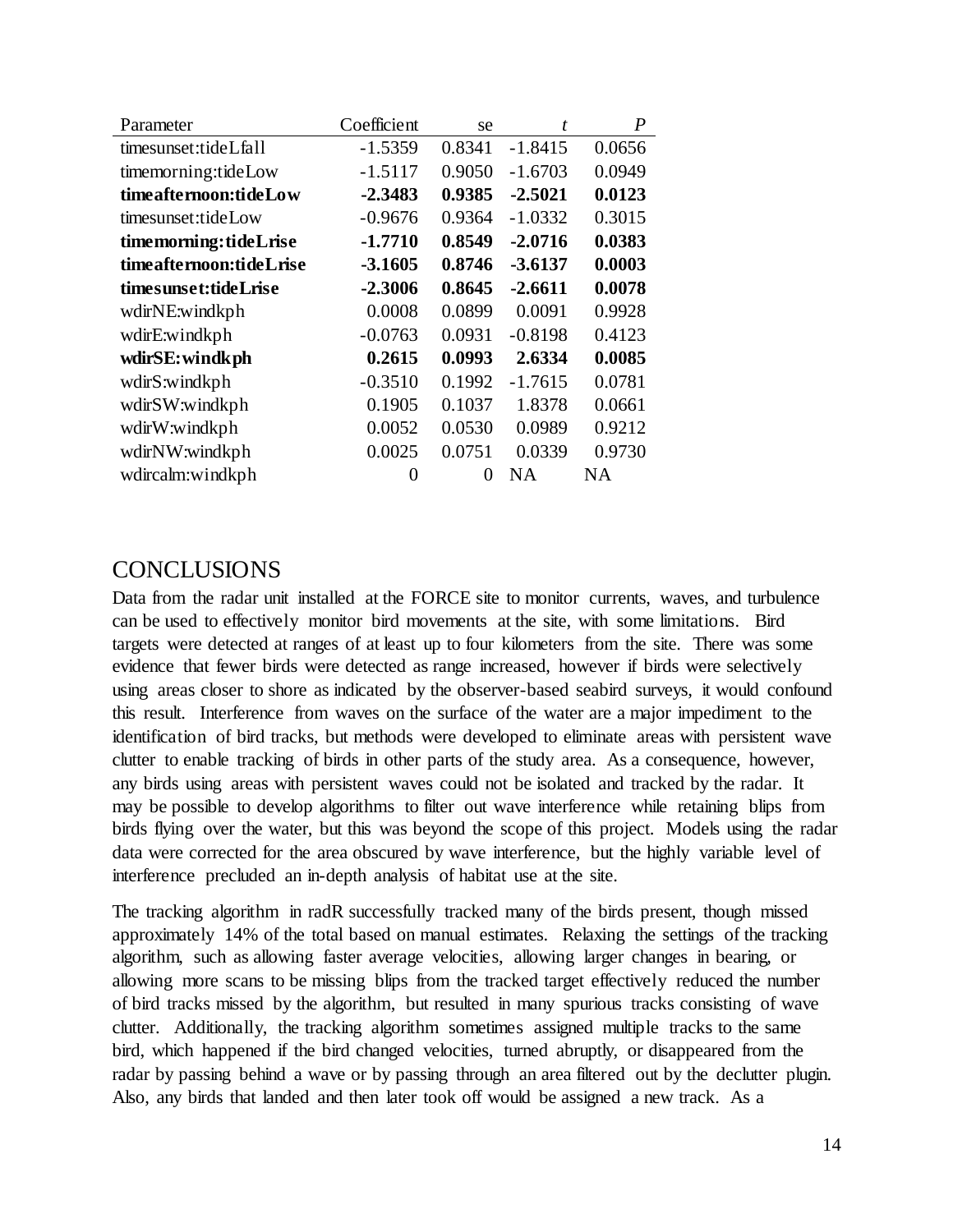consequence, the number of tracks presented in the results should not be interpreted as the number of birds detected during a five minute clip, but as a record of activity that should be reflective of and proportional to the number of birds present.

The results clearly show a seasonal pattern of activity at the site across years. There are very few birds present at the site during the winter, and peaks of activity during spring and fall migration are obvious. Bird activity at the site during the summer months is much higher than during the winter. There was no clear pattern of how birds use the site at different tidal cycles or times of day, though it was clear that both tidal stage and time of day do have effects on the number of bird flights at the site. This is likely due to the multitude of species that use the site which varies by season. Adding a seasonal component to the interaction between time of day and tidal stage might tease out some of these differences, but the added complexity would require an enormous quantity of data and would be difficult to interpret. The interaction between wind speed and direction matched our expectations, showing that strong SW winds blow seabirds into the inner Bay of Fundy, and strong SE winds aligned with the shorelines of the Minas Passage increased the number of birds present. There is likely a seasonal component to this interaction as well, but adding another variable to this interaction would increase the complexity of the model markedly. Many of the clips with numerous tracks come from the summer months, so the effects of the interactions between time of day and tide and between wind speed and direction may be driven by the dominant species present then, namely gulls and cormorants (FORCE 2018).

One major limitation of the radar data is that it is difficult or impossible to determine the species of birds tracked by the radar. It may be possible to differentiate some species based on the size of the blips and speed of the tracks, but there will always be a need for observer-based surveys to accurately determine species composition, and how different species utilize the site. The radar data largely agreed with the observer-based seabird surveys in terms of seasonal peaks in activity, however the radar data indicate higher levels of activity in the summer than the observer based surveys (FORCE 2018, Figures 1 and 3). Additionally, radar data from multiple years indicated that there were large quantities of birds present at the site in late May. To date, none of the observer-based surveys have been conducted in late May, so these large flights of birds have not been recorded by the monitoring program. Future observer-based monitoring should continue, and should use the results of this radar study as a guideline for scheduling survey dates so they coincide with periods of peak activity. Weather should be considered when scheduling these surveys, since SE and SW winds can have marked effects on the number of tracks detected.

## <span id="page-15-0"></span>RECOMMENDATIONS

Effective monitoring of sea birds using radar is inextricably dependent on filtering wave-clutter from the data. Many sea birds fly at low altitudes, often in the troughs of waves, so there is no effective way to detect sea birds without also detecting the surface of the water. To specifically monitor birds, data from a dish antenna may be easier to analyze and interpret than those from and open array antenna since the scans and data are recorded in three dimensions, including altitude. This would likely facilitate the separation of bird targets from waves, but would require running a separate radar unit specifically to monitor birds. Classifying tracks to species would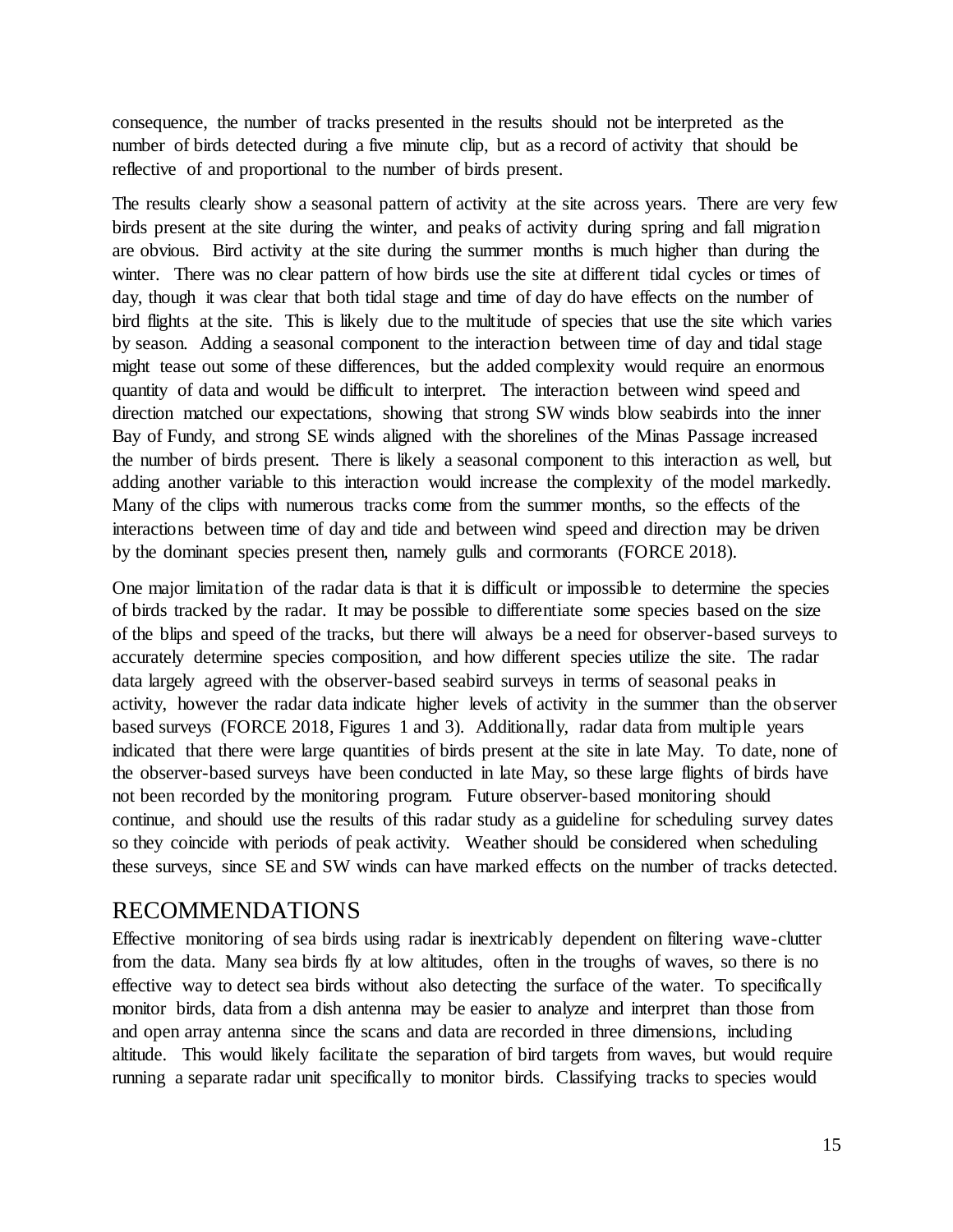still be nearly as difficult as with an open array antenna, but there would be additional information from the scans that could be used.

If bird monitoring via radar is to continue but using data from an open array antenna, the next advancement would be to develop an algorithm for detecting birds in sectors of the radar sweep with wave clutter. For the tracking algorithms to work effectively, the blips from waves will need to be removed while retaining those of the birds above the waves. This will be a complex and difficult task, especially considering that it is not possible to visually discern the blips from birds from the background noise with the human eye on the radR display. If wave clutter can be effectively filtered out, it would be possible to automate the processing of the radar data. This would provide a nearly complete record of bird activity at the site since 2015, allowing full analyses of inter-annual variability more detailed analyses of variation by weather, tide, and time of day. Additionally, modifications to the radR code should be made to allow .jpg files to be read into the program directly, so that .jpgs do not need to be spliced into videos prior to analysis. This modification would not only save time and computing power, but would preserve time stamp information included in the .jpg files.

Determining effects of a bottom-mounted turbine on sea birds at the FORCE site is very complex, especially due to the variation in sea bird abundance and behaviour by season, tidal stage, time of day, and weather. Each species of sea bird may need to be considered separately, since they use the site in different ways and are present at different times of year and under different weather conditions. Risk to birds would likely be restricted to diving species, though some species may be deterred from using the site by increased waves, noise, or turbulence. Some species could change their feeding patterns if there is an effect on fish or invertebrate species caused by the turbine. Detecting such varied effects in an already highly variable system will require careful thought as to which species are of interest and what the potential effects of a turbine might be.

# <span id="page-16-0"></span>LITERATURE CITED

FFmpeg Developers. 2016. ffmpeg tool (Version be1d324) [Software]. URL: http://ffmpeg.org/

Fundy Ocean Research Center for Energy (FORCE). 2018. Environmental Effects Monitoring Program. Annual Report 2017. URL: fundyforce.ca/wp-content/uploads/2012/05/Q4-2017- FORCE-EEMP.pdf

R Core Team. 2016. R: A language and environment for statistical computing. R Foundation for Statistical Computing, Vienna, Austria. URL: https://www.R-project.org/

Taylor, P.D., J.M. Brzustowski, C. Matkovich, M. L. Peckford, D. Wilson. 2010. radR: an opensource platform for acquiring and analysing data on biological targets observed by surveillance radar. *BMC Ecology* 2010, 10**:**22; doi:10.1186/1472-6785-10-22.

Wood, S. N. 2011. Fast stable restricted maximum likelihood and marginal likelihood estimation of semiparametric generalized linear models. Journal of the Royal Statistical Society (B) 73(1):3- 36.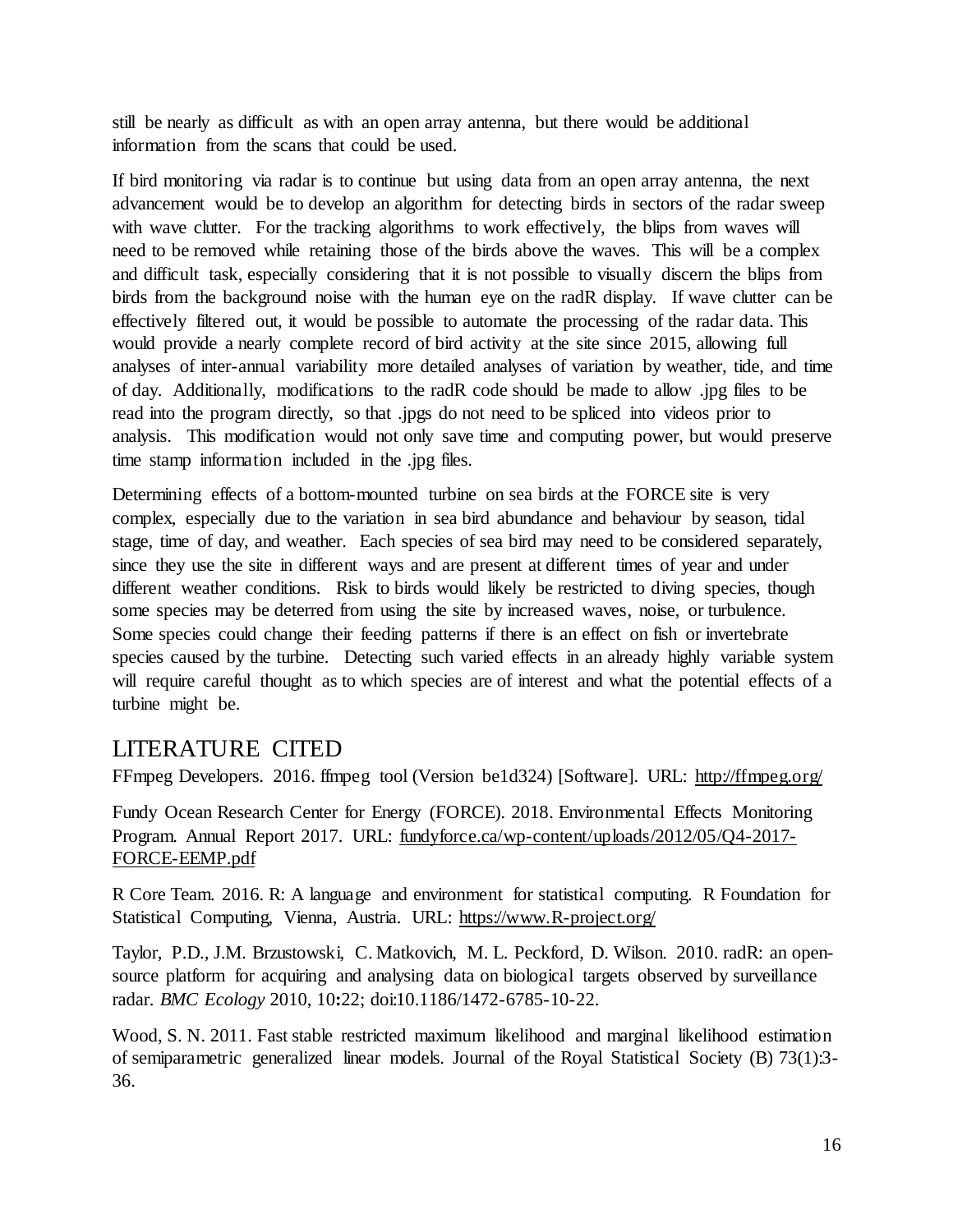# <span id="page-17-0"></span>APPENDIX 1. TABLE OF radR SETTINGS USED FOR PROCESSING DATA

| Plugin          | Setting                              | Value           |
|-----------------|--------------------------------------|-----------------|
| Video           | frame rate                           | 0.46 frames/sec |
|                 | image width                          | 1876 pixels     |
|                 | image height                         | 1866 pixels     |
|                 | x offset                             | -936 pixels     |
|                 | y offset                             | -273 pixels     |
|                 | scale                                | 4.8 m/pixel     |
| Antenna         | angle of beam above rotaion          | 0 degrees       |
|                 | horizontal aperture of beam          | 1 degree        |
|                 | vertical aperture of beam            | 1 degree        |
|                 | bearing offset                       | 0 degrees       |
|                 | elevation                            | 10 metres       |
|                 | true range of first sample           | 0 metres        |
|                 | latitude                             | 45.4 degrees    |
|                 | longitude                            | $-64.4$ degrees |
|                 | rotation axis                        | 90 degrees      |
|                 | tilt                                 | 0 degrees       |
| Blip processing | noise cutoff                         | $\overline{0}$  |
|                 | find blips                           | on              |
|                 | learning scans                       | 15              |
|                 | update stats every scan              | on              |
|                 | exclude stats from blip update       | on              |
|                 | old stats weighting                  | 0.95            |
|                 | hot score threshold high             | 2.5             |
|                 | hot score threshold low              | $-128$          |
|                 | samples per cell                     | 4               |
|                 | pulses per cell                      | 4               |
|                 | blips extend diagonally              | off             |
|                 | blip centroids by area not intensity | off             |
|                 | filter blips                         | on              |
|                 | min blip samples                     | 8               |
|                 | max blip samples                     | 5000            |
|                 | min blip area                        | 150             |
|                 | max blip area                        | 20000           |
|                 | min angular span                     | 1               |
|                 | max angular span                     | $-1$            |
|                 | min radial span                      | 1               |
|                 | max radial span                      | - 1             |